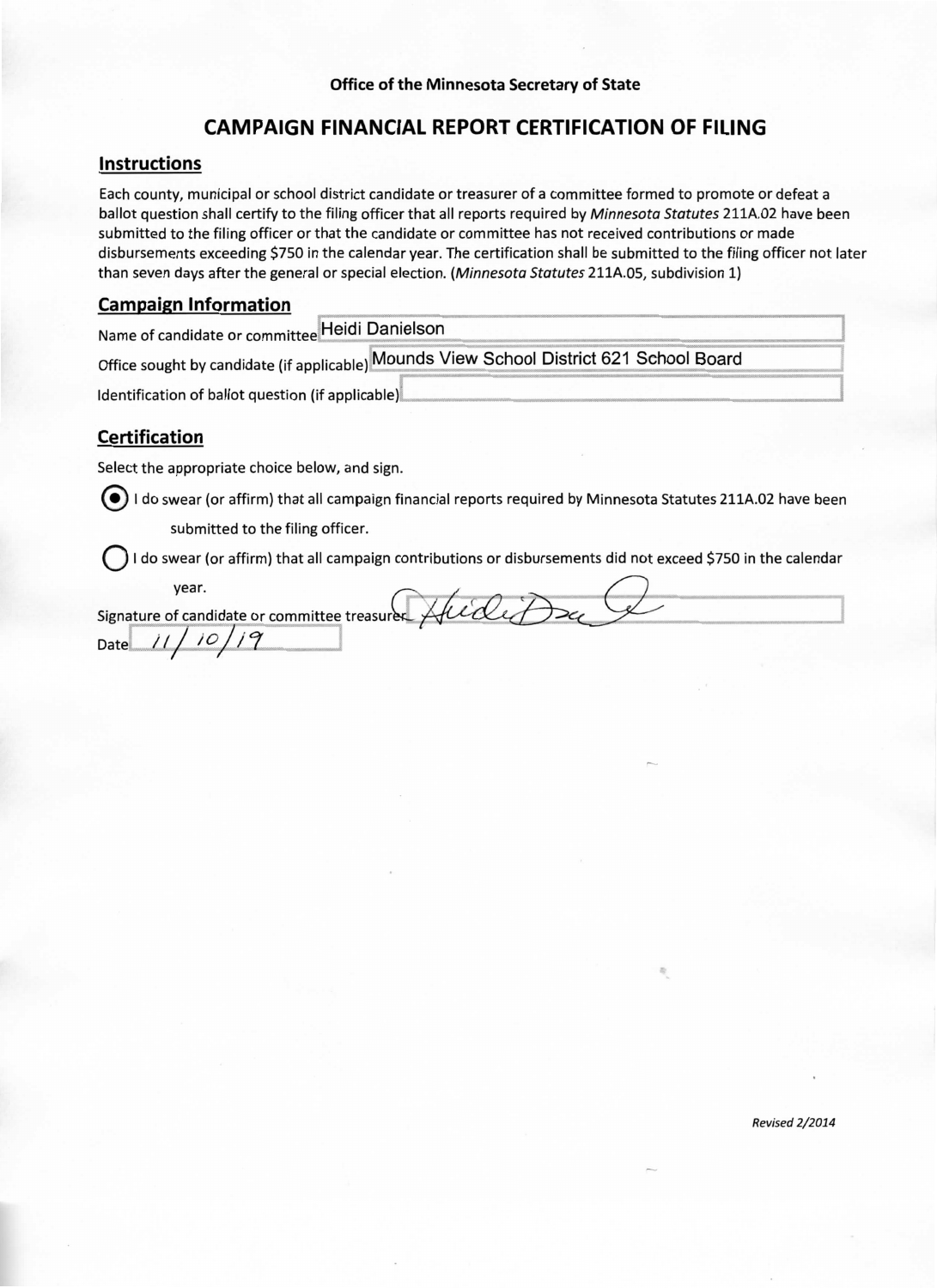# Campaign Expenditures 9/6/19‐11/5/19

| 9/9/2019   | Go Daddy - Website                            | \$31.32   |  |
|------------|-----------------------------------------------|-----------|--|
| 10/11/2019 | Impact Mailing - Lawn signs                   | \$1044.21 |  |
| 10/22/2019 | Go Daddy - website                            | \$20.00   |  |
| 10/28/2019 | Vista print – thank you notes                 | \$107.88  |  |
| 11/5/2019  | $USPS - stamps$                               | \$11.00   |  |
| 11/8/2019  | Caribou – thank you gift for graphic designer | \$20.00   |  |
| 11/12/2019 | Go Daddy - website                            | \$20.00   |  |